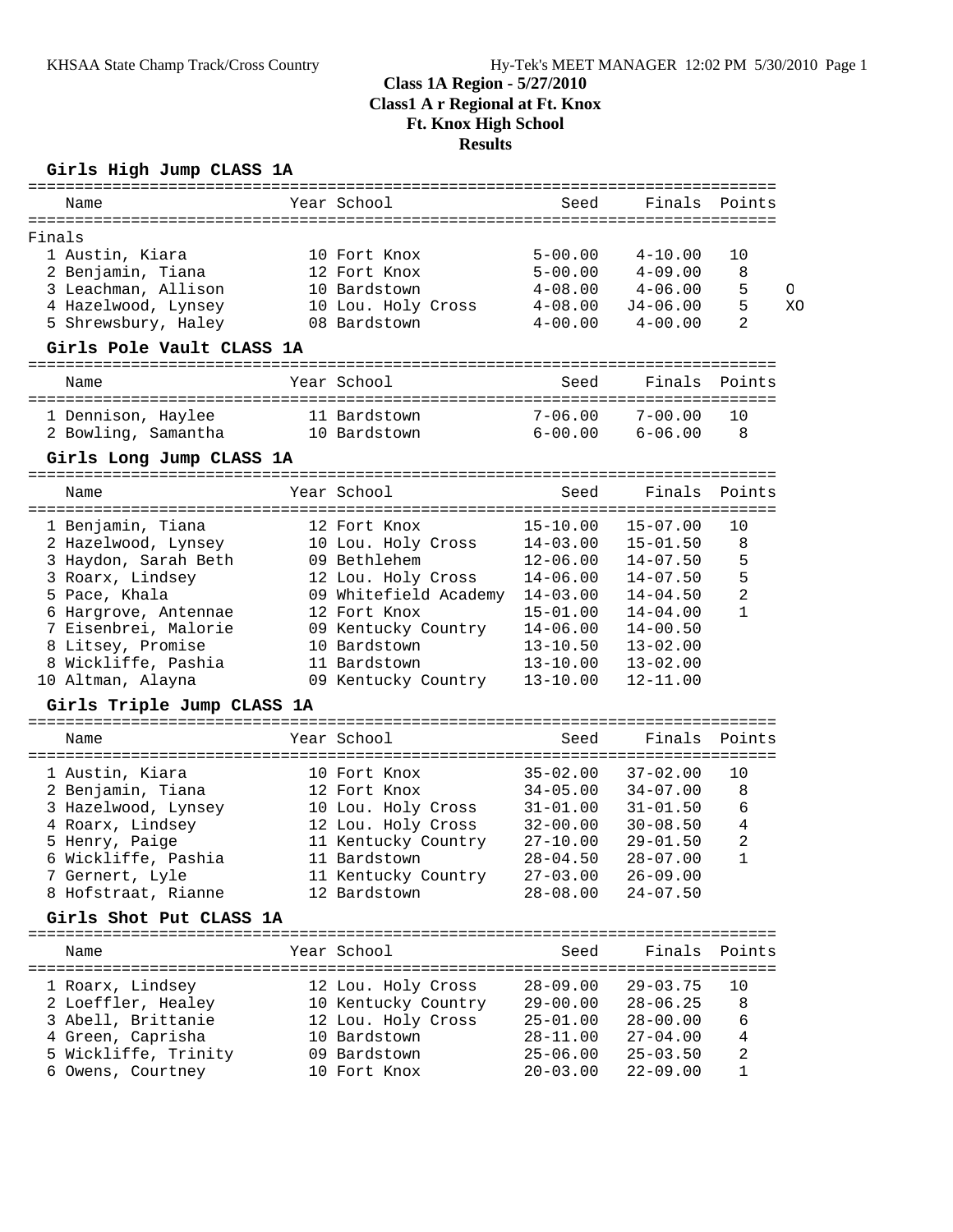# **Class 1A Region - 5/27/2010 Class1 A r Regional at Ft. Knox Ft. Knox High School Results**

### **Girls Discus Throw CLASS 1A**

| Name                      |  | Year School                    | Seed                      | Finals       | Points         |     |  |  |
|---------------------------|--|--------------------------------|---------------------------|--------------|----------------|-----|--|--|
| 1 Loeffler, Healey        |  | 10 Kentucky Country            | $84 - 10$                 | $97 - 00$    | 10             |     |  |  |
| 2 Ackley, Jenna           |  | 10 Bardstown                   | $87 - 04$                 | $83 - 04$    | 8              |     |  |  |
| 3 Green, Caprisha         |  | 10 Bardstown                   | $80 - 03$                 | $80 - 05$    | 6              |     |  |  |
| 4 Abell, Brittanie        |  | 12 Lou. Holy Cross             | 79-01                     | $77 - 09$    | $\overline{4}$ |     |  |  |
| 5 Owens, Courtney         |  | 10 Fort Knox                   | $82 - 02$                 | $61 - 09$    | 2              |     |  |  |
| 6 Walter, Mary Nancy      |  | 12 Louisville Colle            | $57 - 07$                 | $56 - 06$    | $\mathbf{1}$   |     |  |  |
| Boys High Jump CLASS 1A   |  |                                |                           |              |                |     |  |  |
| Name                      |  | Year School                    | Seed                      | Finals       | Points         |     |  |  |
|                           |  |                                |                           |              |                |     |  |  |
| 1 McCarty, Nick           |  | 12 Bardstown                   | $6 - 04.00$               | $6 - 00.00$  | 10             |     |  |  |
| 2 Hammerstrom, Kendall    |  | 10 Lou. Holy Cross             | $6 - 00.00$               | $5 - 10.00$  | 8              |     |  |  |
| 3 Mattingly, Troy         |  | 12 DeSales                     | $5 - 10.00$               | $5 - 08.00$  | 6              |     |  |  |
| 4 Vittitoe, Skyler        |  | 12 Lou. Holy Cross             | $5 - 10.00$               | $5 - 06.00$  | 4              |     |  |  |
| 5 Nidiffer, Brandon       |  | 12 Louisville Colle            | $5 - 04.00$               | $5 - 04.00$  | 2              | XО  |  |  |
| 6 Cosby, Marcus           |  | 09 Bardstown                   | $5 - 08.00$               | $J5 - 04.00$ | 1              | XXO |  |  |
| -- Lewellyn, William      |  | 10 Walden                      | $5 - 06.00$               | ΝH           |                |     |  |  |
| -- Schutte, Collin        |  | 10 Louisville Colle            | $5 - 04.00$               | ΝH           |                |     |  |  |
| Boys Pole Vault CLASS 1A  |  |                                |                           |              |                |     |  |  |
|                           |  |                                |                           |              |                |     |  |  |
| Name                      |  | Year School                    | Seed                      | Finals       | Points         |     |  |  |
| 1 Willett, JP             |  | 12 Bardstown                   | $13 - 06.00$              | $12 - 06.00$ | 10             |     |  |  |
| 2 Donaldson, Clay         |  | 10 Bardstown                   | 9-06.00                   | $10 - 00.00$ | 8              |     |  |  |
| 3 Dean, Hyrum             |  | 10 Fort Knox                   | $8 - 06.00$               | $9 - 06.00$  | 6              |     |  |  |
| 4 Dean, Andre             |  | 08 Fort Knox                   | $9 - 00.00$               | $8 - 06.00$  | 4              |     |  |  |
| Boys Long Jump CLASS 1A   |  |                                |                           |              |                |     |  |  |
| Name                      |  | Year School                    | Seed                      | Finals       | Points         |     |  |  |
|                           |  |                                |                           |              |                |     |  |  |
| 1 Edwards, Courtney       |  | 12 Fort Knox                   | $20 - 07.50$              | $21 - 00.50$ | 10             |     |  |  |
| 2 Drury, Aaron            |  | 09 Lou. Holy Cross             | $19 - 07.00$              | $20 - 03.25$ | 8              |     |  |  |
| 3 Vittitoe, Skyler        |  | 12 Lou. Holy Cross             | 19-07.00                  | $19 - 05.50$ | 6              |     |  |  |
| 4 Klaassen, Andy          |  | 09 Whitefield Academy 19-08.00 |                           | $19 - 04.75$ | 4              |     |  |  |
| 5 Willett, JP             |  | 12 Bardstown                   | $19 - 10.75$              | $19 - 01.25$ | 2              |     |  |  |
| 6 Byrd, Nick              |  | 11 DeSales                     | $17 - 09.00$              | $18 - 04.50$ | $\mathbf{1}$   |     |  |  |
| 7 Hickman, Terence        |  | 12 Bardstown                   | $18 - 06.50$ $17 - 07.50$ |              |                |     |  |  |
| 8 Byrd, Adam              |  | 10 DeSales                     | 17-04.00                  | $17 - 00.50$ |                |     |  |  |
| 9 Schutte, Collin         |  | 10 Louisville Colle            | $17 - 04.00$              | $16 - 06.00$ |                |     |  |  |
| Boys Triple Jump CLASS 1A |  |                                |                           |              |                |     |  |  |
| Name                      |  | Year School                    | Seed                      | Finals       | Points         |     |  |  |
|                           |  |                                |                           |              |                |     |  |  |
| 1 Edwards, Courtney       |  | 12 Fort Knox                   | $43 - 08.00$              | $43 - 04.00$ | 10             |     |  |  |
| 2 Vittitoe, Skyler        |  | 12 Lou. Holy Cross             | $41 - 00.00$              | $39 - 05.00$ | 8              |     |  |  |
| 3 Durbin, Zach            |  | 12 Lou. Holy Cross             | $39 - 06.00$              | $39 - 03.00$ | 6              |     |  |  |
| 4 McCarty, Nick           |  | 12 Bardstown                   | $41 - 00.00$              | $38 - 02.00$ | 4              |     |  |  |
| 5 Nidiffer, Brandon       |  | 12 Louisville Colle            | $36 - 06.00$              | $37 - 02.00$ | 2              |     |  |  |